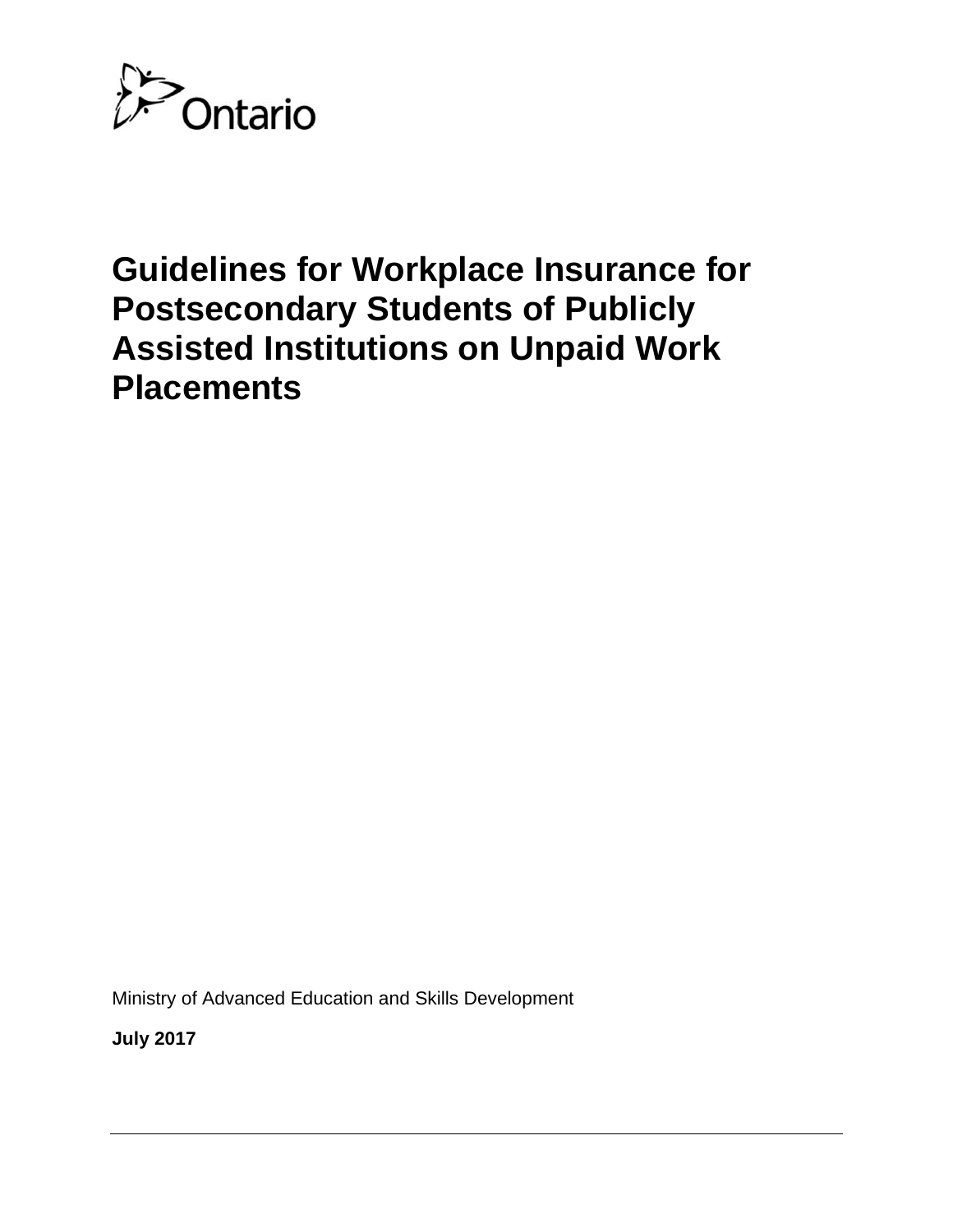## **Table of Contents**

| 4. Eligibility for Ministry coverage (WSIA and Chubb Insurance) 5                                                                                     |  |
|-------------------------------------------------------------------------------------------------------------------------------------------------------|--|
| 5. Ineligibility for Ministry coverage (WSIA and Chubb Insurance)  6                                                                                  |  |
|                                                                                                                                                       |  |
|                                                                                                                                                       |  |
| 8. Postsecondary Student Unpaid Work Placement Workplace Insurance Claim                                                                              |  |
|                                                                                                                                                       |  |
|                                                                                                                                                       |  |
| 11. Completion of the WSIB Form 7 Employer's Report of Injury/Disease and Letter of<br>Authorization to Represent the Placement Employer for WSIB  10 |  |
| 12. Distribution of WSIB Form 7 Employer's Report of Injury/Disease 10                                                                                |  |
|                                                                                                                                                       |  |
|                                                                                                                                                       |  |
|                                                                                                                                                       |  |
|                                                                                                                                                       |  |
| 17. Reporting Procedures and Data Collection for Chubb Insurance Claims 13                                                                            |  |
|                                                                                                                                                       |  |
|                                                                                                                                                       |  |
| APPENDIX A: Training Agencies for the Purposes of these Guidelines  15                                                                                |  |
|                                                                                                                                                       |  |
| APPENDIX C: Letter (template) of Authorization to Represent the Placement                                                                             |  |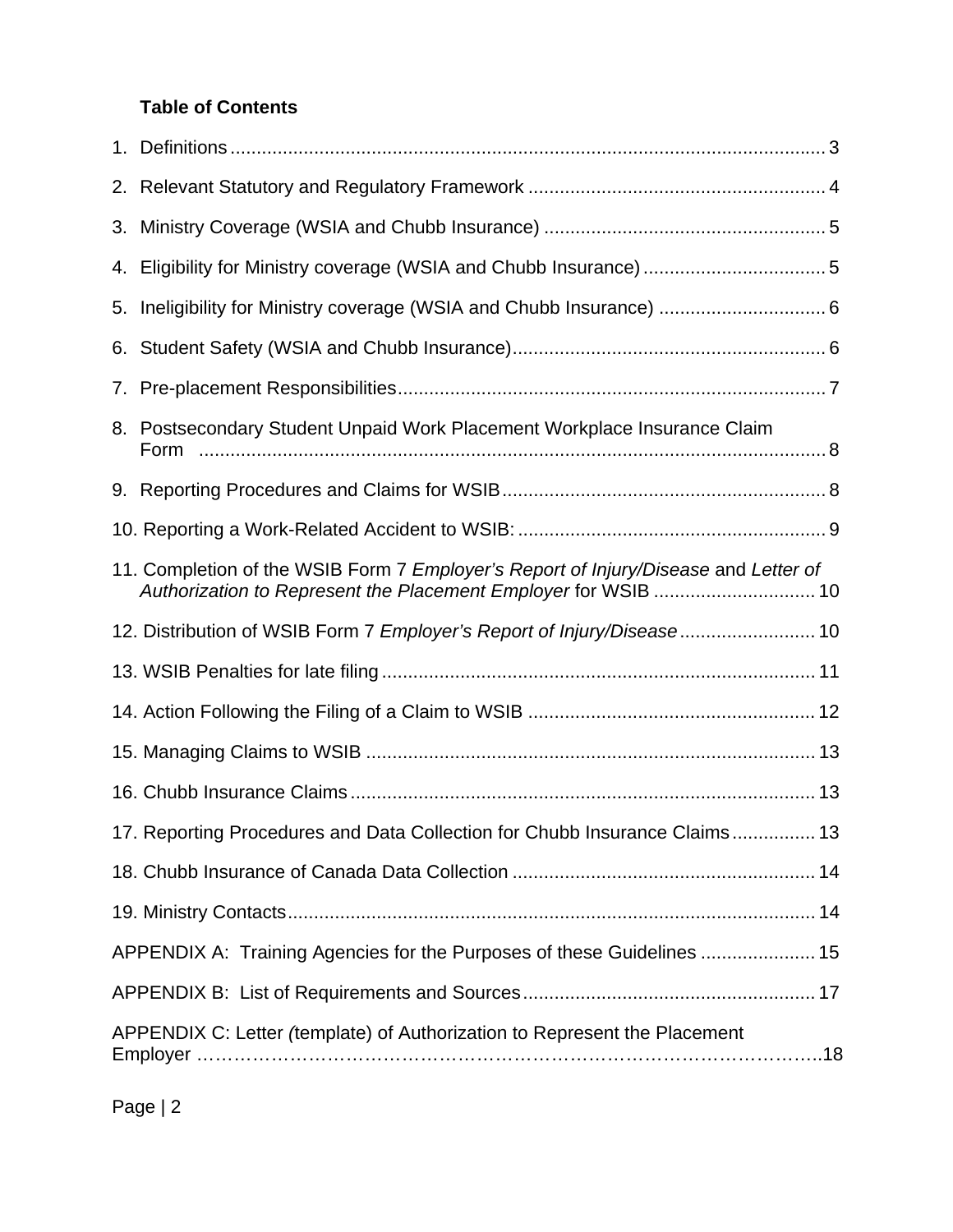The following guidelines apply to workplace insurance claims relating to all injuries/diseases incurred by Student Trainees in publicly assisted postsecondary institutions on Unpaid Work Placements with Placement Employers.

#### **1. Definitions**

**Approved Program:** a postsecondary program offered by a Training Agency that is funded through the Ministry's operating grant.

**Benefits:** workplace safety and insurance benefits that are provided under the *Workplace Safety and Insurance Act* (WSIA), including health care, early and safe return to work, work re-integration, loss of earnings benefits, loss of retirement income benefits, non-economic loss benefits and survivor benefits, and, where the case so requires, the analogous benefits provided under the predecessor legislation, the *Workers' Compensation Act*.

**Chubb Insurance of Canada:** Chubb Insurance is a private insurance company retained by the Government of Ontario.

**Eligible claim:** a claim to the WSIB for benefits made by a Student Trainee or by the survivors of a Student Trainee for an accident arising out of or in the course of the Student Trainee's participation in an Unpaid Work Placement with a Placement Employer.

**Ministry:** the Ministry of Advanced Education and Skills Development.

**Placement Employer:** the employer with whom the Student Trainee is placed by a Training Agency to receive training as part of the requirements of his or her Approved Program.

**Student:** A postsecondary student enrolled in an Approved Program at a Training Agency as identified in Appendix A**.** 

**Student Trainee:** a postsecondary student engaged in an Unpaid Work Placement with a Placement Employer.

**Training Agency:** a postsecondary educational institution identified in Appendix A.

**Unpaid Work Placement:** an Unpaid Work Placement that is part of a Ministry Approved Program offered by a Training Agency.

**WSIA:** *Workplace Safety and Insuranc*e *Act, 1997*.

**WSIB:** Workplace Safety and Insurance Board.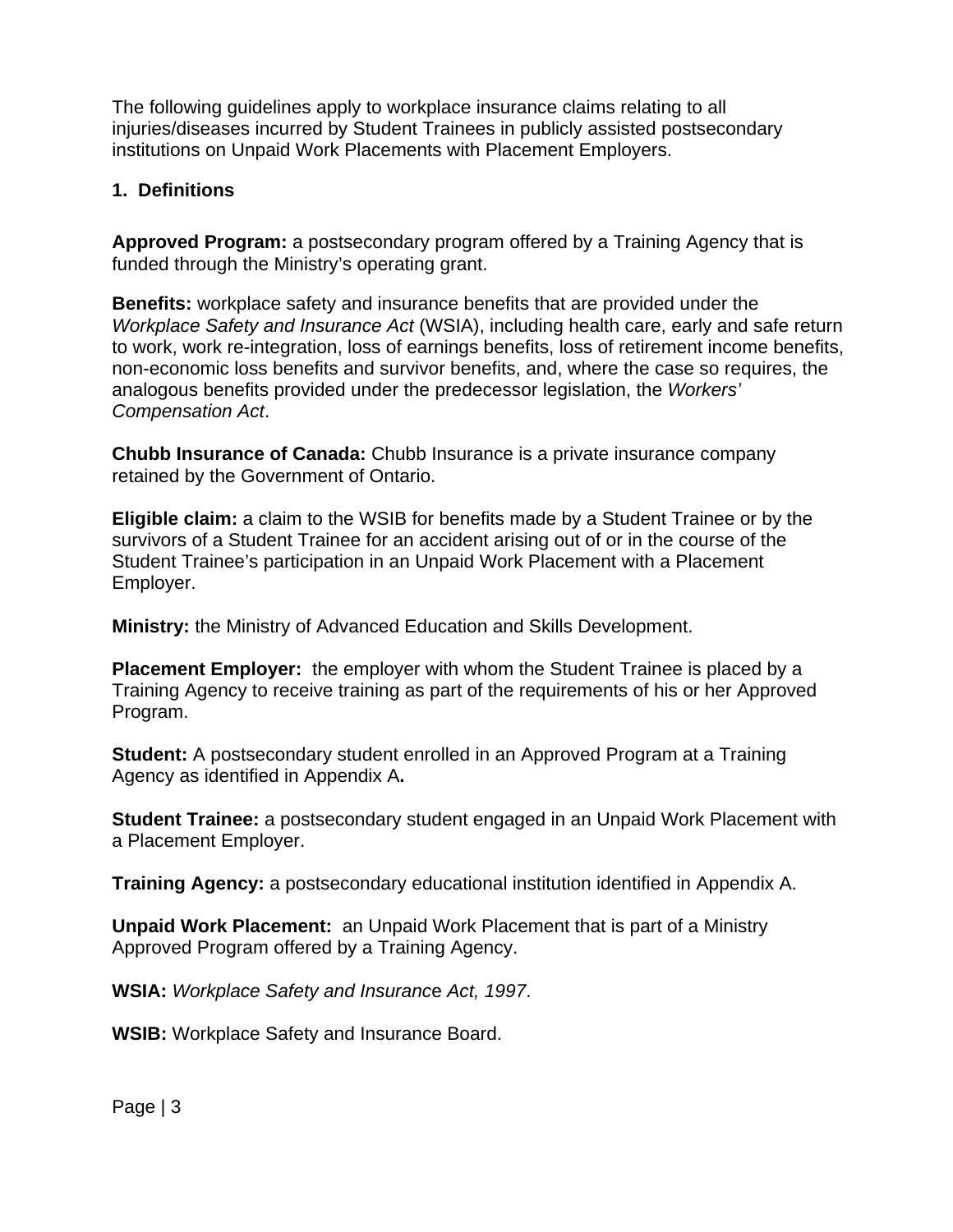## **2. Relevant Statutory and Regulatory Framework**

The WSIA governs the provision of Benefits with respect to accidents incurred in Ontario workplaces. See MAESD's Questions and Answers for the definition of "accident" under the WSIA. The WSIA is administered by the WSIB. The *WSIB Operational Policy Manual* sets out the WSIB's policies relating to its decisions about workplace insurance coverage for unpaid trainees, placement employers' rights and obligations, premiums, benefits, and other related workplace safety and insurance issues.

The full content of the *WSIB Operational Policy Manual* is available on line at www.wsib.on.ca.

Relevant WSIB documents with respect to unpaid student placements include:

| <b>Subject</b>                            | <b>Chapter-section-subject</b> |
|-------------------------------------------|--------------------------------|
| Individuals on Unpaid Training Placements | $12 - 04 - 04$                 |
| Who is an Employer?                       | $12 - 01 - 01$                 |
| Coverage for Unpaid Trainees              | $12 - 04 - 05$                 |

As specified in the WSIA, an employer that is in a compulsory covered industry or has applied for coverage must ensure that insurance coverage is in place as required under the WSIA. A specific exception is made for the Placement Employer providing Unpaid Training Placements to Student Trainees placed by a Training Agency as part of certain government funded training programs.

Training Agencies must comply with a number of statutory and regulatory requirements in administering the Postsecondary Student Unpaid Work Placement Program. In particular, they are subject to the *Freedom of Information and Protection of Privacy Act* (FIPPA) and the *Ontario Human Rights Code* (OHRC).

Training Agencies considering a placement in another province or territory of Canada should review applicable legislative requirements, including compensation insurance programs and coverage, in advance of arranging the placement.

Training Agencies must comply with all applicable legislative requirements in administering the Postsecondary Student Unpaid Work Placement Program, whether the placement is in or outside Ontario.

Training Agencies should be aware that Placement Employers also have legislative requirements with which Placement Employers must comply. The legal obligations of Placement Employers are independent of the legal obligations of Training Agencies. The legal obligations of Training Agencies do not in any way derogate from the legal obligations of Placement Employers.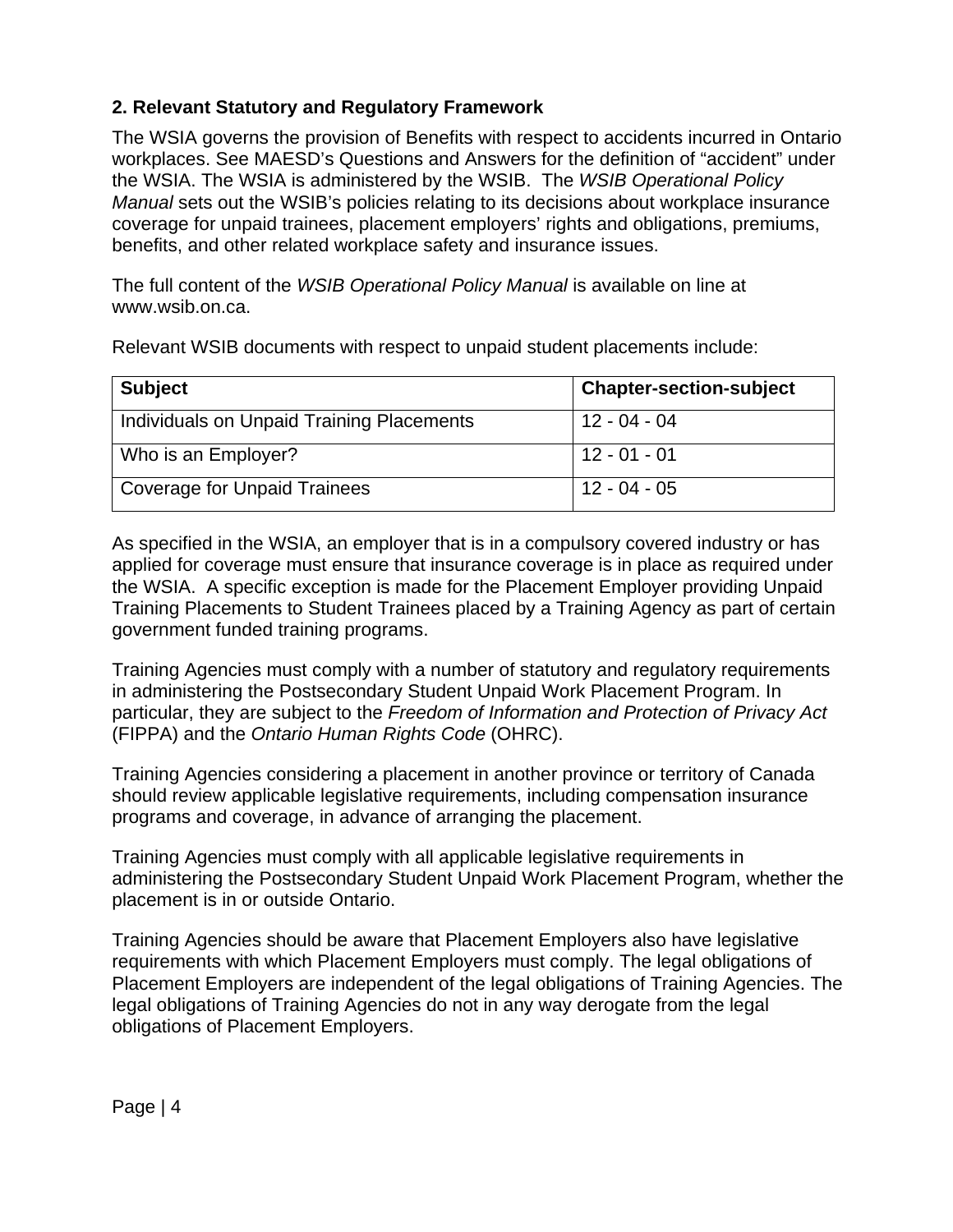## **3. Ministry Coverage (WSIA and Chubb Insurance)**

The Government of Ontario, through the Ministry, pays WSIB for the cost of benefits it pays to Student Trainees enrolled in an Approved Program at a Training Agency during Unpaid Work Placements with employers who are either compulsorily covered (Schedule 1 or Schedule 2 employers) or have voluntarily applied to have WSIB coverage.

The Ministry also covers the cost of private insurance with Chubb Insurance for Student Trainees enrolled in an Approved Program at a Training Agency during Unpaid Work Placements with employers that are not required to have compulsory coverage under the WSIA.

The Government of Ontario provides such coverage to encourage the participation of employers in providing Unpaid Work Placements for Student Trainees as part of Ontario publicly assisted postsecondary education and training programs.

The *WSIB Operating Policy Manual* states it is the Placement Employer's responsibility to contact the Training Agency to determine whether the WSIB insurance costs are funded by the government. Training Agencies are required to ensure that Ontario Placement Employers with which they are placing Student Trainees are aware of whether there is coverage of the WSIB insurance costs for such students and are aware of relevant WSIB reporting procedures in the event of an accident.

## **4. Eligibility for Ministry coverage (WSIA and Chubb Insurance)**

A Placement of a Student Trainee is considered an Unpaid Work Placement for the purposes of the Ministry paid WSIA Benefits or Chubb insurance coverage if it meets the following criteria:

- 1. The Placement is unpaid. The Placement is considered to be unpaid even if the Student Trainee receives one or more of the following types of payment:
	- Social assistance benefits (e.g., through Ontario Works Program);
	- Training allowances;
	- Honoraria;
	- Reimbursement of expenses; and,
	- Stipends or any money paid to the Student Trainee by the Training Agency.
- 2. The Placement, which may be required or optional, is part of an Approved Program, includes a formal assessment component, and successful completion of the placement is recognized by the Training Agency for the purposes of the completion of the Approved Program.
- 3. The Placement is authorized by the Training Agency.
- 4. The Placement is a non-classroom activity.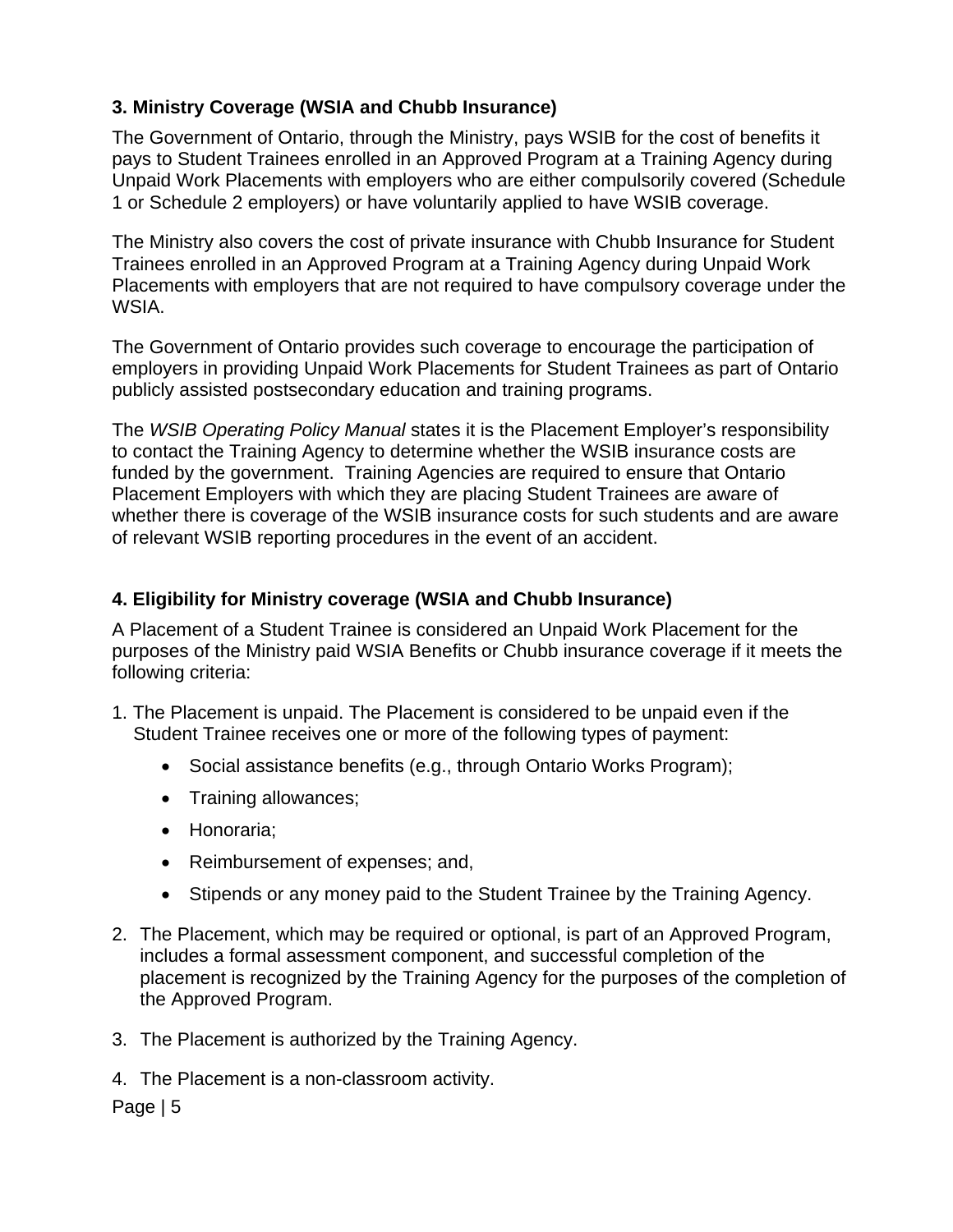Any in-class portion of a training program that occurs at the Training Agency is not an Unpaid Work Placement.

## **5. Ineligibility for Ministry coverage (WSIA and Chubb Insurance)**

The following types of placements are not eligible to receive Ministry covered Benefits or Chubb Insurance coverage:

- 1. Placements for which a Student Trainee is paid a salary;
	- A Student Trainee on a placement who receives payment or wages from the Placement Employer is considered to be a worker and must be provided with workplace insurance coverage paid for by the Placement Employer as is any other worker employed by the Placement Employer.
- 2. Placements with a Training Agency listed in Appendix A;
	- This includes Student Trainees who, as part of their Approved Program, do unpaid research or other work for their Training Agency.
- 3. Placements outside of Ontario (international and other Canadian jurisdictions), in the case of Ministry covered WSIB Benefits.
	- Exception: A Student Trainee in this situation would still be eligible for the Ministry-covered costs of private insurance with Chubb Insurance.
- 4. Placements in the country of primary residence of the international Student Trainee.
	- A Student Trainee in this situation would not be eligible for Ministry coverage of WSIB Benefits or the costs of private insurance with Chubb Insurance.

## **6. Student Safety (WSIA and Chubb Insurance)**

Training Agencies must use due diligence to ensure that Student Trainees are not placed in unsafe working environments. This includes, when arranging Unpaid Work Placement for Student Trainees, that an evaluation of the safety practices of the potential Placement Employer is conducted.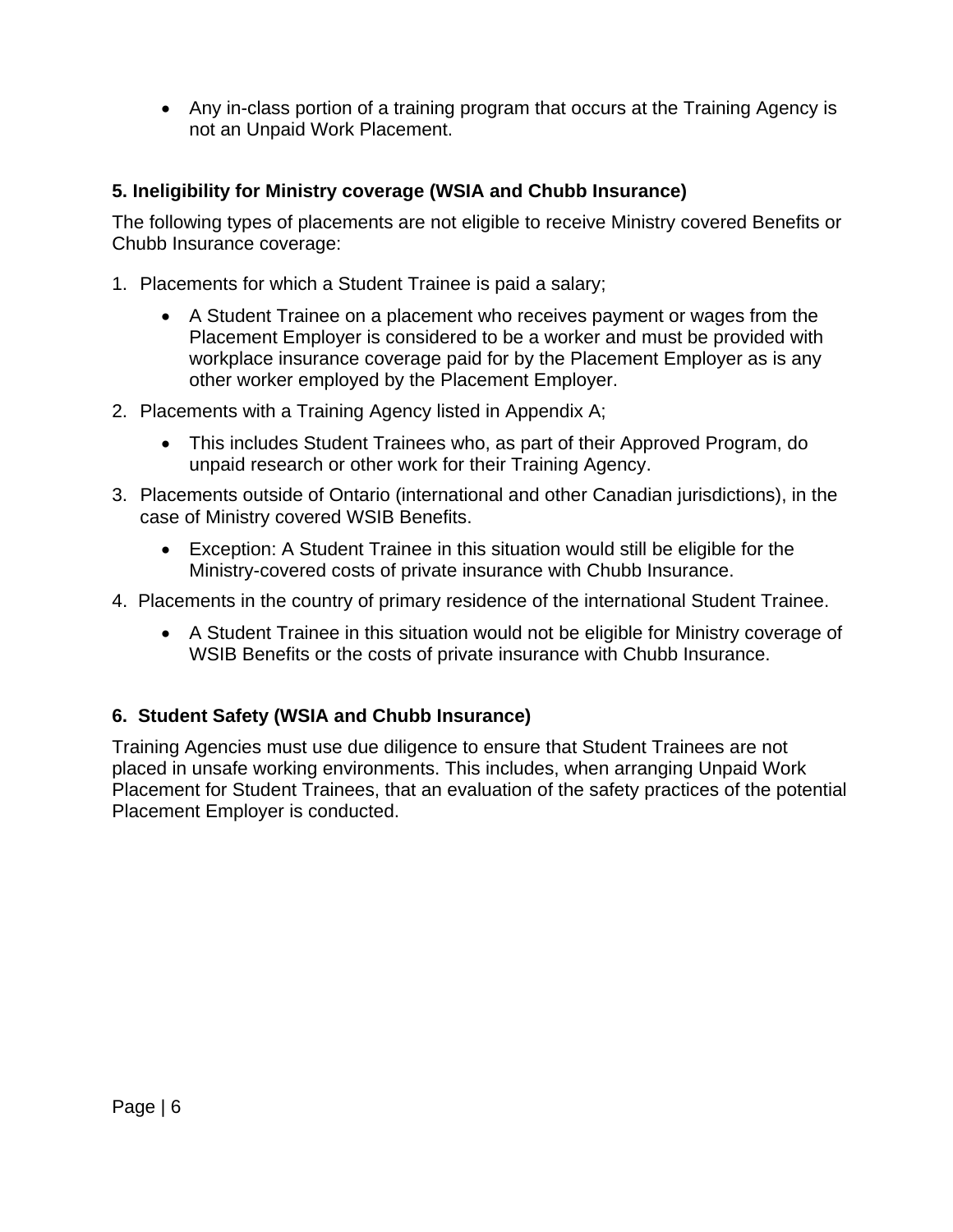## **7. Pre-placement Responsibilities**

Prior to Student Trainees commencing an Unpaid Work Placement, the Training Agency is responsible for:

- Informing Student Trainees that if they have an accident while on an Unpaid Work Placement while enrolled in an Approved Program, the Training Agency will disclose personal information relating to the Unpaid Work Placement and any WSIB claim or Chubb Insurance claim to the Ministry;
- Informing Student Trainees that they are eligible to make a claim for Benefits in the event of an accident incurred while in an eligible Unpaid Work Placement;
- Ensuring that the Placement Employer understands the coverage available to Student Trainees on Unpaid Work Placements;
- Confirming whether the Placement Employer has WSIB coverage during the period of the Unpaid Work Placement; and,
- Ensuring that the Placement Employer, if it has WSIB coverage, is aware of WSIB reporting procedures in the event of an accident.

**When confirming Unpaid Work Placements** with the Placement Employer the Training Agency must provide the following information prior to the Student Trainee's placement:

- Student Trainee full name;
- Specific days when the Student Trainee will be at the Placement Employer's worksite; and,
- Student Trainee acceptance of the conditions of the Unpaid Work Placement.

**When the Training Agency is placing multiple Student Trainees** with the same Placement Employer, the Training Agency may provide a list of Student Trainees to the Placement Employer along with the following:

- Specific days when each Student Trainee will be at the Placement Employer's worksite; and,
- Confirmation that Each Student Trainee has been made aware of the conditions of the Unpaid Work Placement.

**Note: The Postsecondary Student Unpaid Work Placement Workplace Insurance Claim Form can be accessed from the Ontario Central Forms Repository.**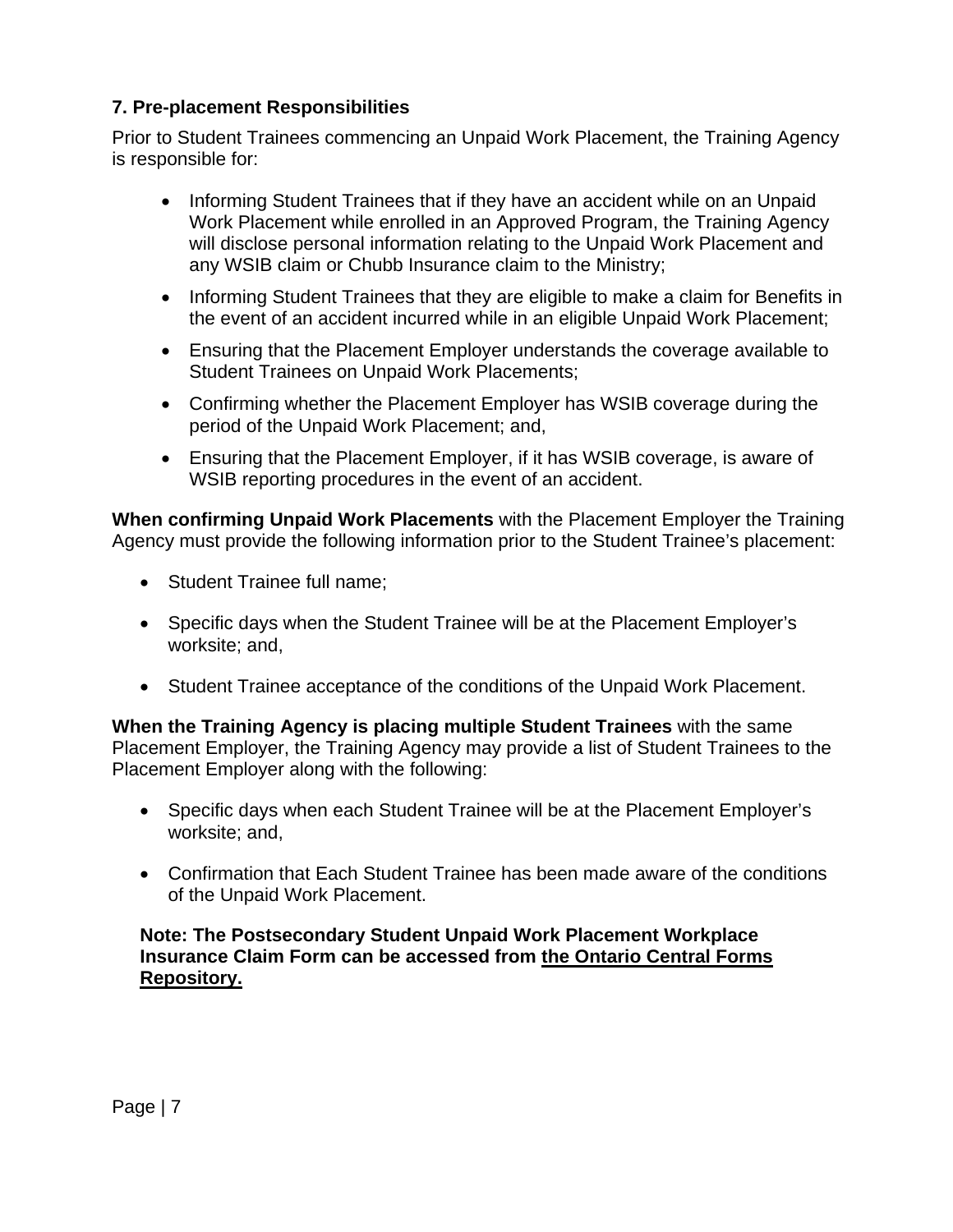## **8. Postsecondary Student Unpaid Work Placement Workplace Insurance Claim Form**

If a Student Trainee incurred an accident while on an Unpaid Work Placement, the Training Agency, the Student Trainee and the Placement Employer must complete (and sign) the Ministry's *Postsecondary Student Unpaid Work Placement Workplace Claim Form* in order to make a WSIB claim, including:

- Confirmation of the Training Agency;
- Confirmation of the Placement Employer; and
- The Student Trainee's signature indicating consent to the indirect collection of personal information by the Ministry;
	- The signature of a parent or guardian is required to indicate consent if the Student Trainee is under 16 years of age.

#### **Note: this consent is specific to the disclosure of personal information for the purposes of a WSIB claim and is not for other purposes.**

#### **9. Reporting Procedures and Claims for WSIB**

Placement Employers are required to report any accident in compliance with the *WSIB Operating Policy Manual*, 15-01-02, "Employer's Initial Accident Reporting Obligations."

- Any accident, however minor, that a Student Trainee suffers in relation to an Unpaid Work Placement, should be reported by the Student Trainee to the Placement Employer (immediate supervisor) and to the appropriate contact person in the Training Agency.
- Information must include when, where, and how the work-related accident occurred.
- Accidents requiring only first-aid do not have to be reported to the WSIB but a record of the details should be kept by the Training Agency in the event that a report is required in the future.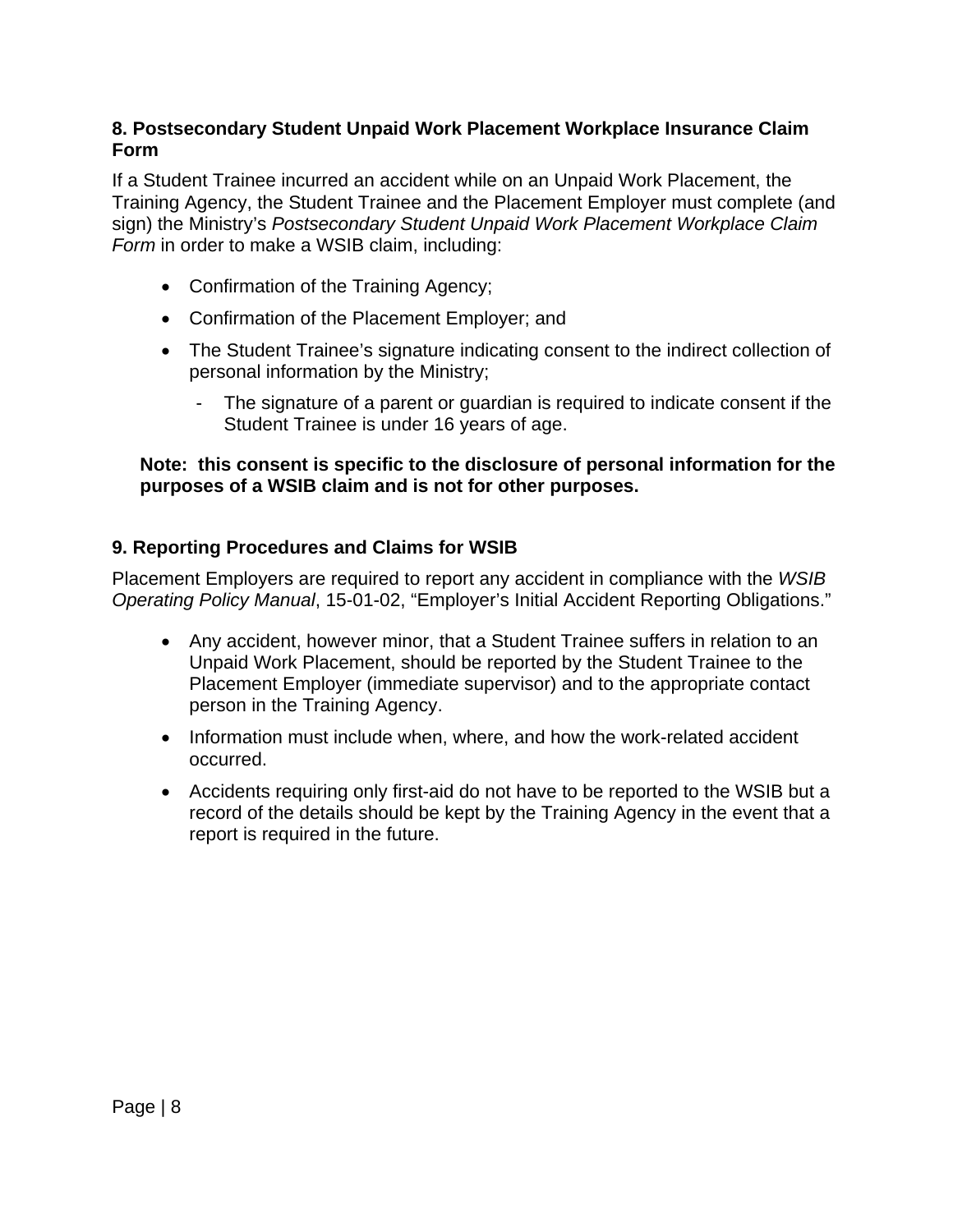## **10. Reporting a Work-Related Accident to WSIB:**

- Within three days of learning of a work-related accident the Placement Employer must complete WSIB Form 7 *Employer's Report of Injury/Disease* and send it to the Training Agency. The Form can be accessed by visiting the WSIB website at **www.wsib.on.ca**
- The Form must be then submitted by the Training Agency to WSIB within seven business days of learning of a work-related accident.
- Reporting is required when a Student Trainee experiences an accident while on an Unpaid Work Placement that:
	- Requires medical attention by a health care professional for which there is a fee for service (this could include a physician, dentist, chiropractor, hospital, etc.);
	- Results in lost time from work beyond the date of the work-related accident;
	- Requires modified work for more than seven calendar days; and/or
	- Results in exposure to communicable disease.

Detailed instructions and guidelines for completing Form 7 *Employer's Report of Injury/Disease* are included with the Form on the WSIB website at www.wsib.on.ca

All Training Agencies have been assigned a unique firm number to be used in all correspondence with the WSIB.

Attention to detail at the time of reporting helps eliminate later difficulties and unnecessary delays resulting from the WSIB's need to request routine information.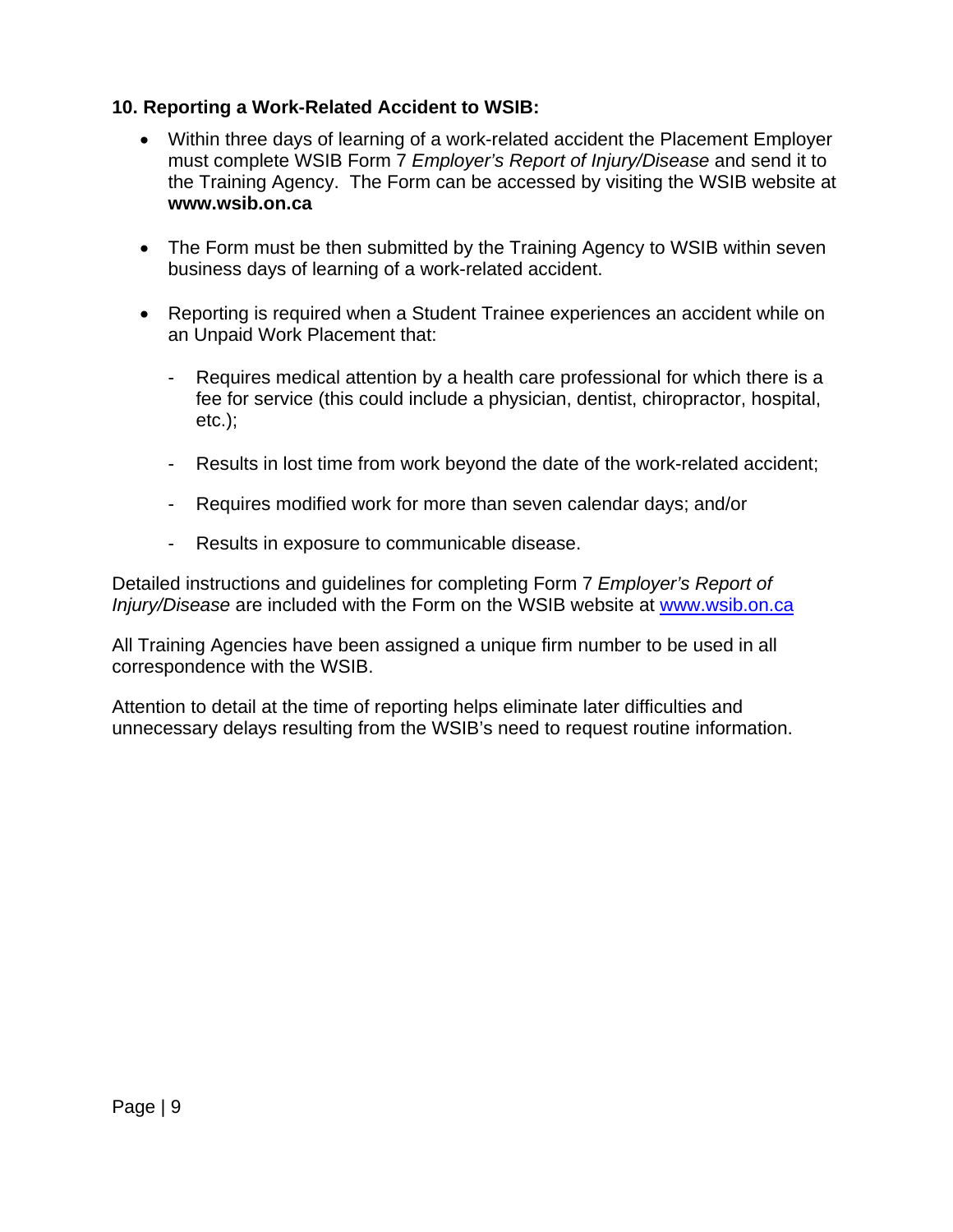## **11. Completion of the WSIB Form 7 Employer's Report of Injury/Disease and Letter of Authorization to Represent the Placement Employer for WSIB**

Completion of Form 7 *Employer's Report of Injury/Disease* is the joint responsibility of the Placement Employer and the Training Agency.

- Under the WSIA, the Placement Employer is considered to be the "employer" for unpaid trainees.
- As such, the Placement Employer must authorize the Training Agency to act as the representative with WSIB for the claim being submitted. A sample Letter of Authorization to Represent the Placement Employer is provided in Appendix C.
- The Letter of Authorization to Represent the Placement Employer must accompany Form 7 *Employer's Report of Injury/Disease.*

## **12. Distribution of WSIB Form 7 Employer's Report of Injury/Disease**

Completed signed copies of Form 7 *Employer's Report of Injury/Disease*, a *Letter of Authorization to Represent the Placement Employer* and the *Postsecondary Student Unpaid Work Placement Workplace Insurance Claim Form* must be distributed to the following parties:

- WSIB;
- The Student Trainee; and,
- The Ministry (See Section 19, Ministry Contacts).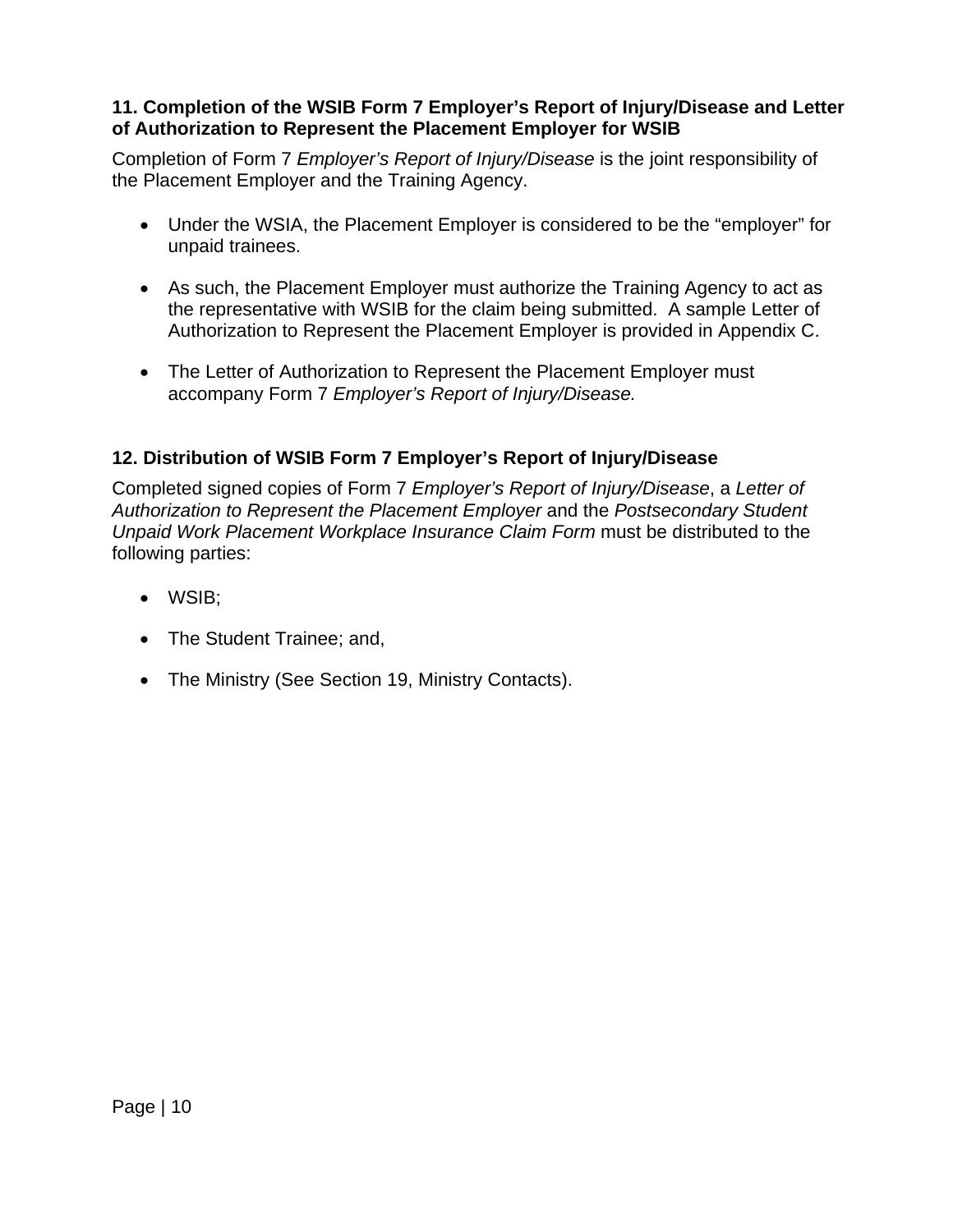## **13. WSIB Penalties for Late Filing**

- The completed Form 7 *Employer's Report of Injury/Disease* along with a Letter of Authorization to Represent the Placement Employer and the *Postsecondary Student Unpaid Work Placement Workplace Insurance Claim Form* must be completed by the Placement Employer and submitted to the Training Agency within three days of learning of the work-related accident.
- The Form 7 *Employer's Report of Injury/Disease* must be submitted by the Training Agency to WSIB within seven business days of learning of the workrelated accident.
- WSIB may impose a \$250 penalty for each separate incident of late submission, incomplete information, not reporting on a pre-approved version of this form, and/or failing to provide a copy of the completed Form 7 *Employer's Report of Injury/Disease* to the Student Trainee.
- Failing to comply with reporting requirements is a provincial offence.
- Training Agencies should not delay submitting Form 7 *Employer's Report of Injury/Disease* while waiting for more detailed information.
	- For example, if statements from witnesses are not finalized or available by the deadline date for submission, incomplete reports may be filed to comply with the seven-day requirement. Additional pertinent information can be forwarded in a letter as soon as possible after the work-related accident.
- The completed Form 7 can be submitted to WSIB by facsimile/courier to ensure the seven-day time limit is met.
	- If sent by facsimile a hard copy of the Form 7 must be sent by mail to WSIB as follow-up.
- If there is a delay that can be justified the Training Agency must explain the circumstances in a letter to WSIB who may choose to waive the late fee.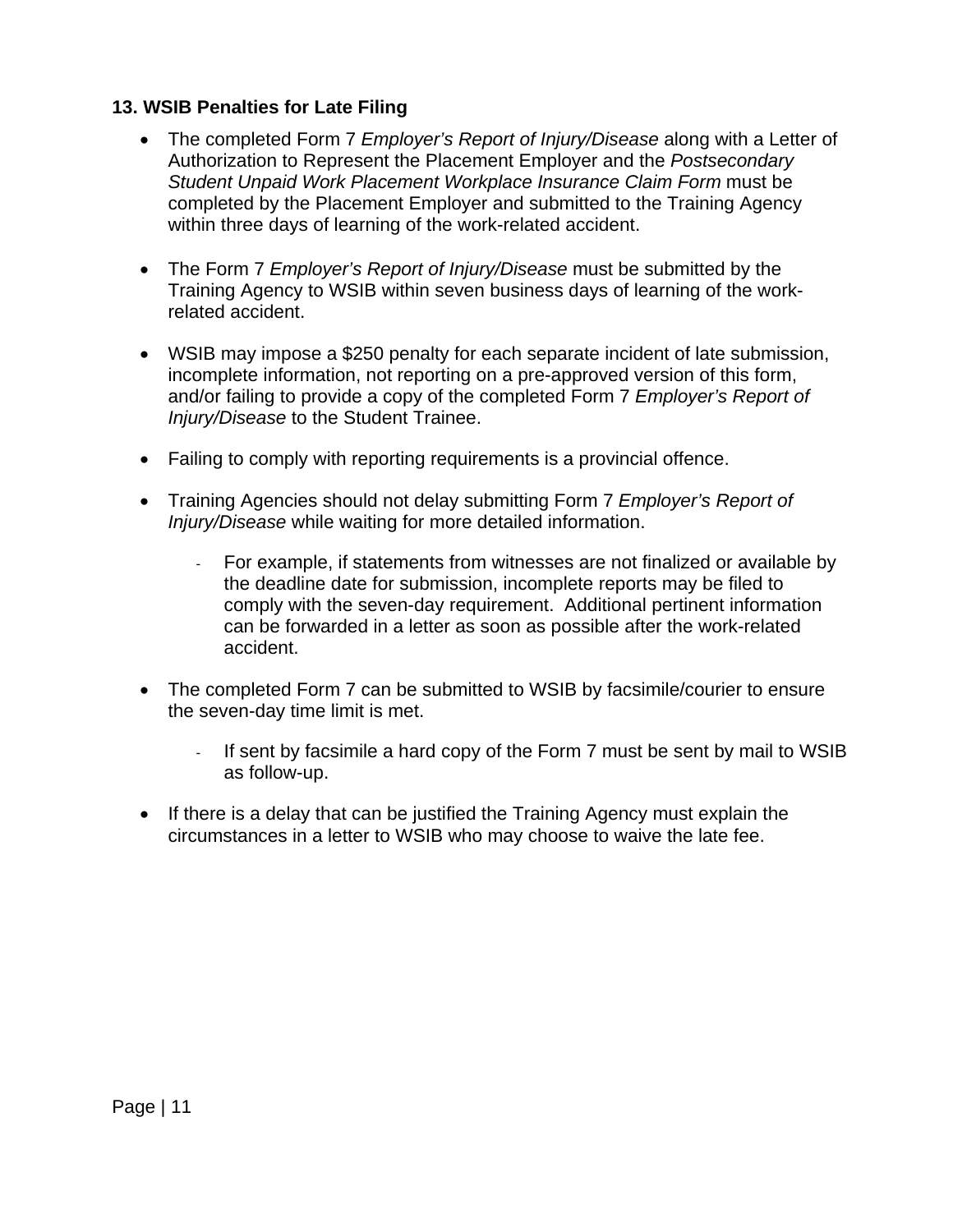## **14. Action Following the Filing of a Claim to WSIB**

Following the submission of a claim, WSIB will determine whether the accident is workrelated and whether Benefits should be paid to the affected Student Trainee.

- Once a claim is approved, the affected Student Trainee will continue to receive Benefits until they have recovered to the point where he or she can return to the Approved Program.
- The Student Trainee may still be in receipt of Benefits after he or she returns to the Approved Program, if there is any ongoing impairment.
- Any Benefit entitlement paid by WSIB to Student Trainees as a result of claims submitted utilizing the firm numbers assigned to Training Agencies will be charged to the Ministry.
- The Ministry will pay such invoices centrally.
- All communications regarding the claim will be forwarded to the identified contact in the Training Agency as per usual WSIB processes if the Placement Employer's Letter of Authorization to Represent the Placement Employer is attached to the Form 7 *Employer's Report of Injury/Disease*.
- The Training Agency assumes the role of the Placement Employer for the Student Trainee's claim.
	- Once entitlements have been granted, it is important that a designated individual within the Training Agency contact WSIB on a regular basis.
	- After a claim is allowed, WSIB periodically requires information to confirm continuing entitlement to Benefits. Copies of these forms on their use are available from WSIB and are available at www.wsib.on.ca.
- Either the Student Trainee or the Training Agency as the authorized agent of the Placement Employer, can appeal any decision made by WSIB. Information on the appeal process is available from WSIB at **www.wsib.on.ca.**
- Information on the completion of other WSIB forms and processes can be found in the WSIB's Operational Policy Manual available from WSIB as a subscription or online at www.wsib.on.ca.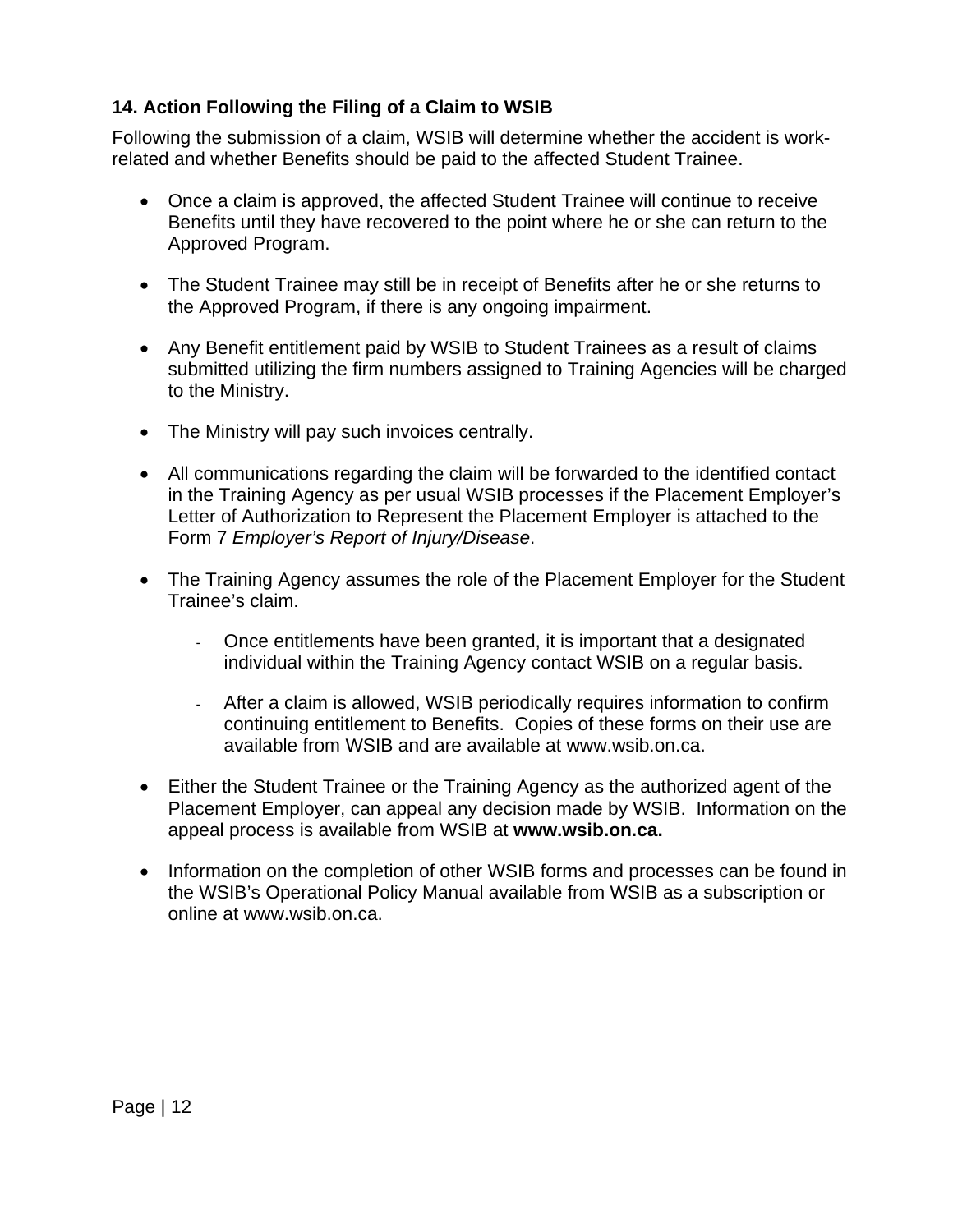## **15. Managing Claims to WSIB**

The Training Agency is required to maintain contact with all parties involved throughout the duration of a claim, including WSIB, the affected Student Trainee and his/her treating health care professional, and the Placement Employer.

The goal is to minimize the impact of the work-related accident on the Student Trainee for safe return to the Approved Program.

Some modification of the Approved Program and/or precautions taken in the workplace may be necessary to accommodate the Student Trainee if there are ongoing limitations/restrictions.

#### **16. Chubb Insurance of Canada Claims**

Not all Placement Employers in businesses/workplaces are required to have WSIB coverage. Placement Employers may not have WSIB coverage if the business is classified as being non-compulsory covered under the WSIA.

In the event a work-related accident with a Placement Employer is not covered by WSIB, Student Trainees are provided with insurance coverage through Chubb Insurance. This includes benefits for accidental death or injury, and medical/dental benefits to treat an accidental injury.

**17. Reporting Procedures and Data Collection for Chubb Insurance Claims**  Any work-related accident, however minor, to a student in a work placement must be reported by the Student Trainee to the Placement Employer and to the appropriate contact person in the Training Agency.

Detailed instructions regarding the Chubb Insurance claims process can be obtained from Chubb Insurance by contacting 1-877-772-7797 and quoting policy number SG 10 28 45 01.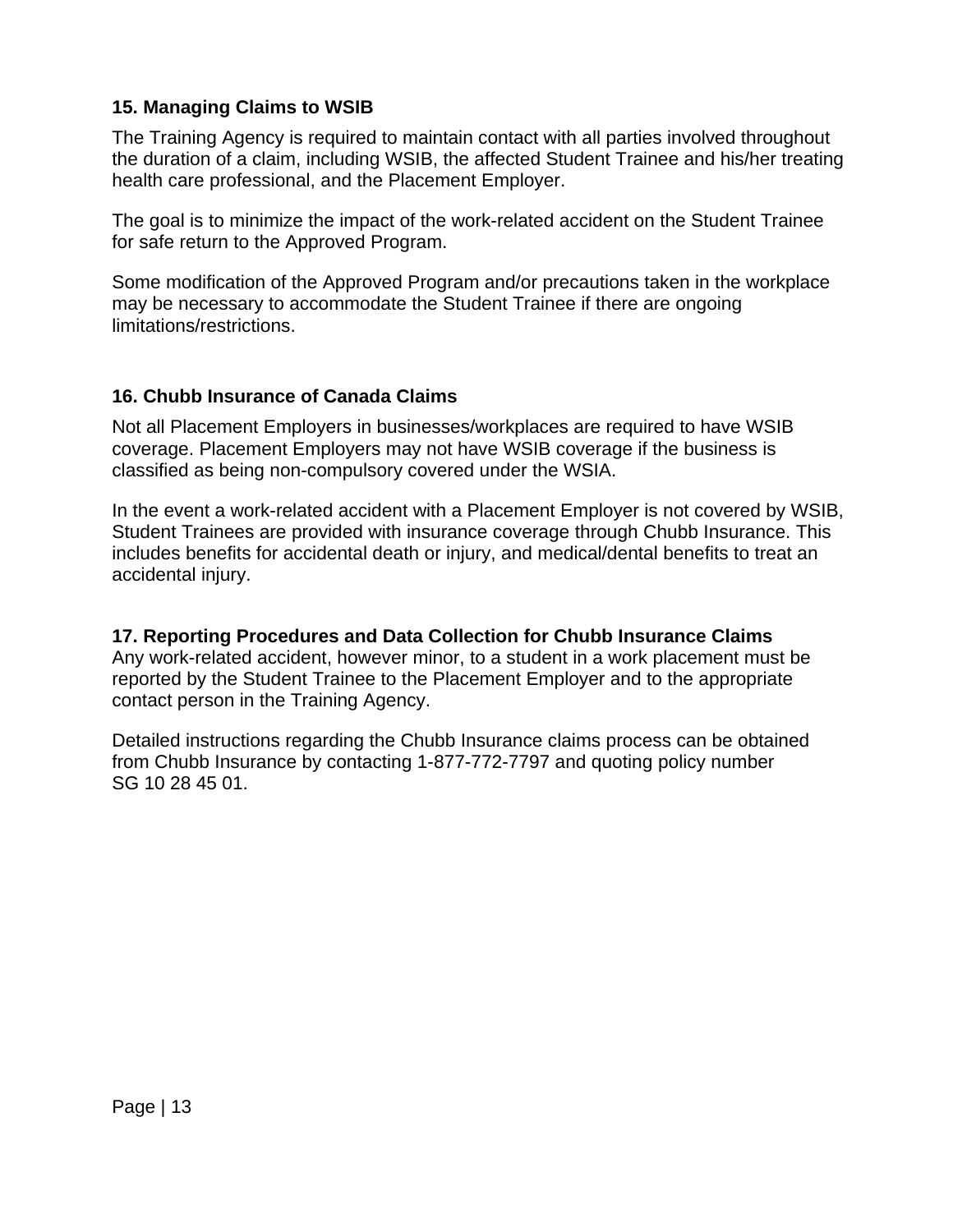### **18. Chubb Insurance Data Collection**

For the purpose of determining insurance premiums, each year Training Agencies are required to file with the Ministry the total hours of Unpaid Work Placement by Approved Program with Placement Employers not covered under the WSIA and the total number of Student Trainees involved. It is necessary to indicate the applicable industry where the Unpaid Work Placement occurs.

The Ministry requires this information by semester and contacts the Training Agencies shortly after the end of each semester (January, May and September).

 Note: data relating to international postsecondary students are to be reported separately from domestic postsecondary student data.

#### **19. Ministry Contacts**

For administrative matters relating to forms and process please contact:

Lilian Priess Colleges Finance Unit Postsecondary Finance and Information Management Branch Ministry of Advanced Education and Skills Development 7th Floor Mowat Block 900 Bay Street Toronto, ON M7A 1L2 Telephone (416) 325-9733 Email lilian.priess@ontario.ca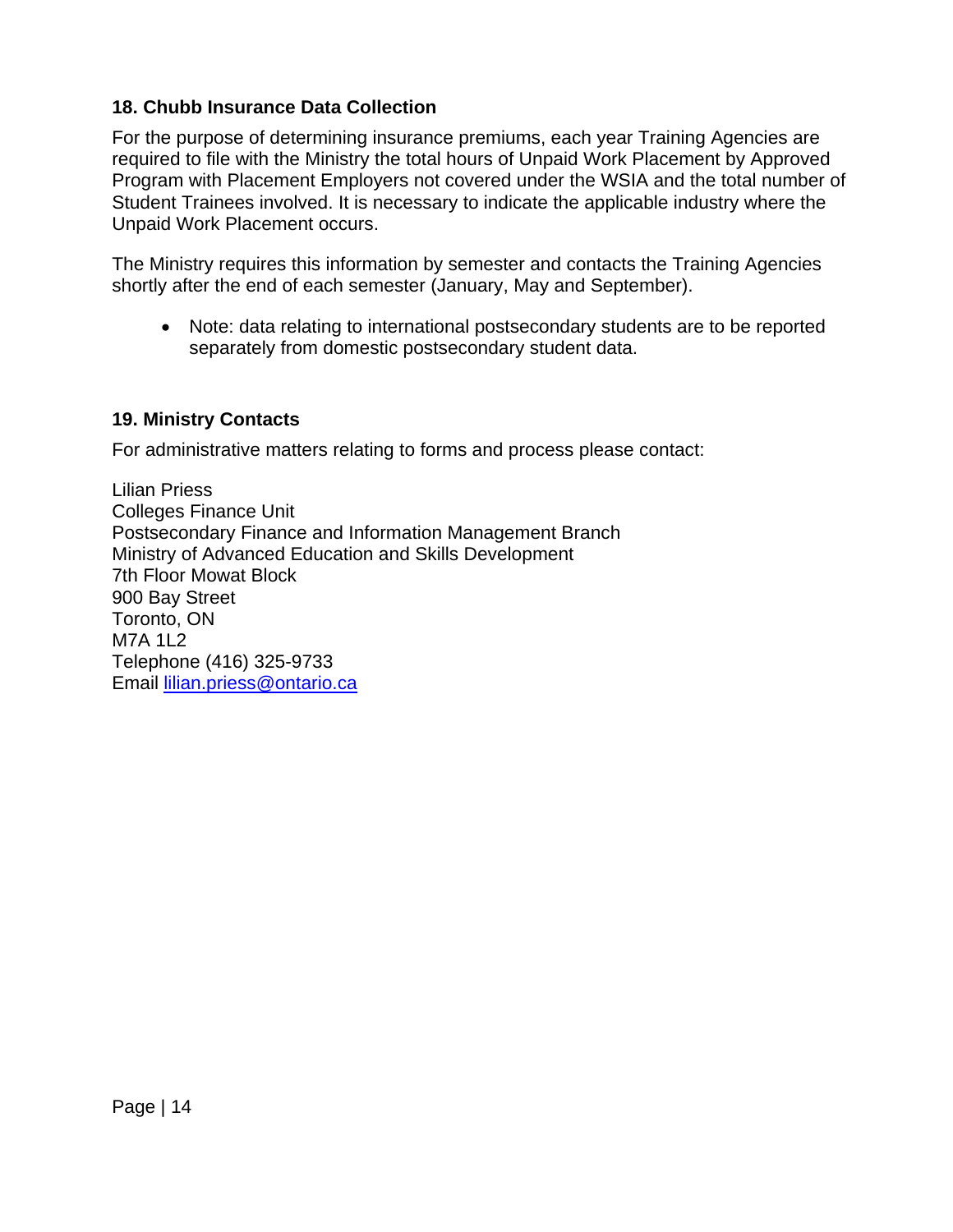## **APPENDIX A: Training Agencies for the Purposes of these Guidelines**

#### **Universities**

- Algoma University
- Brock University
- Carleton University
- University of Guelph
- Hearst University
- Lakehead University
- Laurentian University
- McMaster University
- Nipissing University
- Northern Ontario Medical School
- Ontario College of Art & Design University
- University of Ottawa
- Queen's University
- Ryerson University
- University of Toronto
- Trent University
- University of Ontario Institute of Technology
- University of Waterloo
- University of Western Ontario
- Wilfrid Laurier University
- University of Windsor
- York University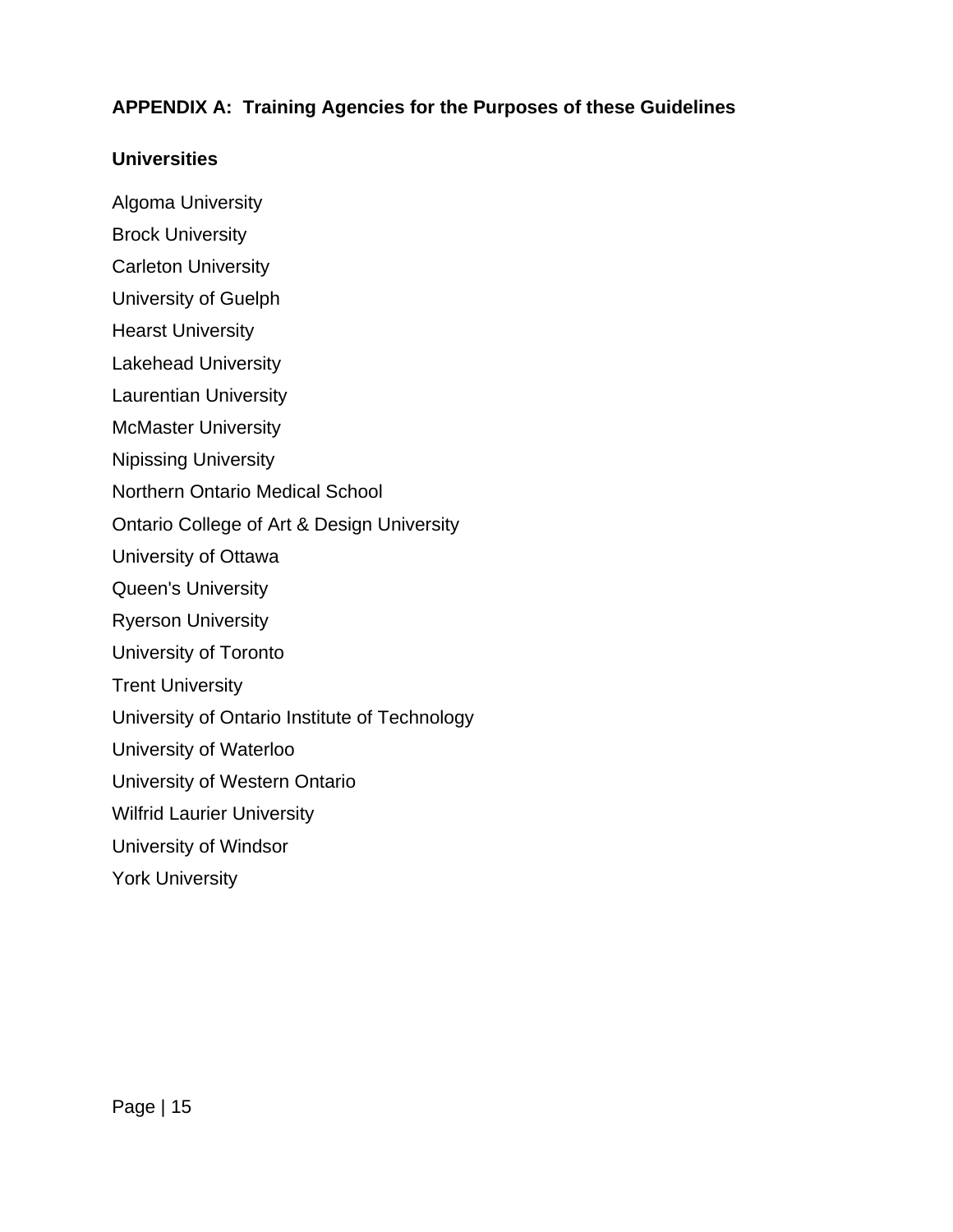## **Colleges**

Algonquin College of Applied Arts and Technology Cambrian College of Applied Arts and Technology Canadore College of Applied Arts and Technology Centennial College of Applied Arts and Technology Collège Boréal d'arts appliqués et de technologie. Collège d'arts appliqués et de technologie La Cité collégiale. Conestoga College Institute of Technology and Advanced Learning Confederation College of Applied Arts and Technology Durham College of Applied Arts and Technology Fanshawe College of Applied Arts and Technology George Brown College of Applied Arts and Technology Georgian College of Applied Arts and Technology Humber College Institute of Technology and Advanced Learning Lambton College of Applied Arts and Technology Loyalist College of Applied Arts and Technology Mohawk College of Applied Arts and Technology Niagara College of Applied Arts and Technology Northern College of Applied Arts and Technology St. Clair College of Applied Arts and Technology St. Lawrence College of Applied Arts and Technology Sault College of Applied Arts and Technology Seneca College of Applied Arts and Technology Sheridan College Institute of Technology and Advanced Learning Sir Sandford Fleming College of Applied Arts and Technology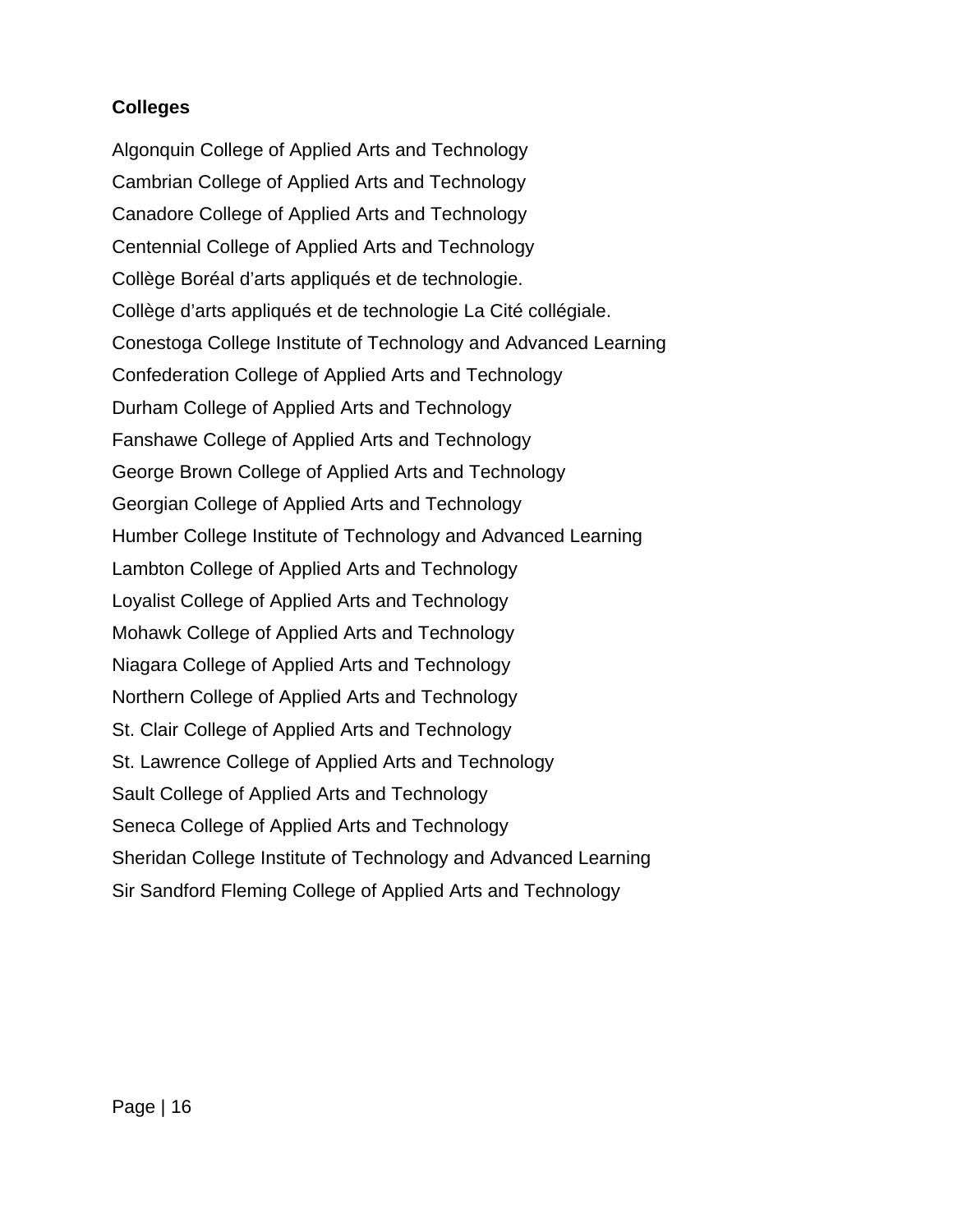## **APPENDIX B: List of Requirements and Sources**

| <b>Name of Form</b>                                                                     | <b>Source / Contact</b>                                       |
|-----------------------------------------------------------------------------------------|---------------------------------------------------------------|
| <b>Postsecondary Student Unpaid Work</b><br>Placement Workplace Insurance<br>Claim Form | See section 19 of Guidelines - Ministry Contacts              |
| WSIB Form 7 – Employer's Report of<br>Injury/Disease                                    | <b>Workplace Safety and Insurance Board</b><br>www.wsib.on.ca |
| Sample Letter of Authorization to<br><b>Represent the Placement Employer</b>            | See APPENDIX C                                                |
| Chubb Insurance                                                                         | Claims.A_H@chubb.com                                          |
|                                                                                         | <b>OR</b>                                                     |
|                                                                                         | Toll Free Number: 1-877-772-7797                              |
|                                                                                         | Fax: 416-368-0641                                             |